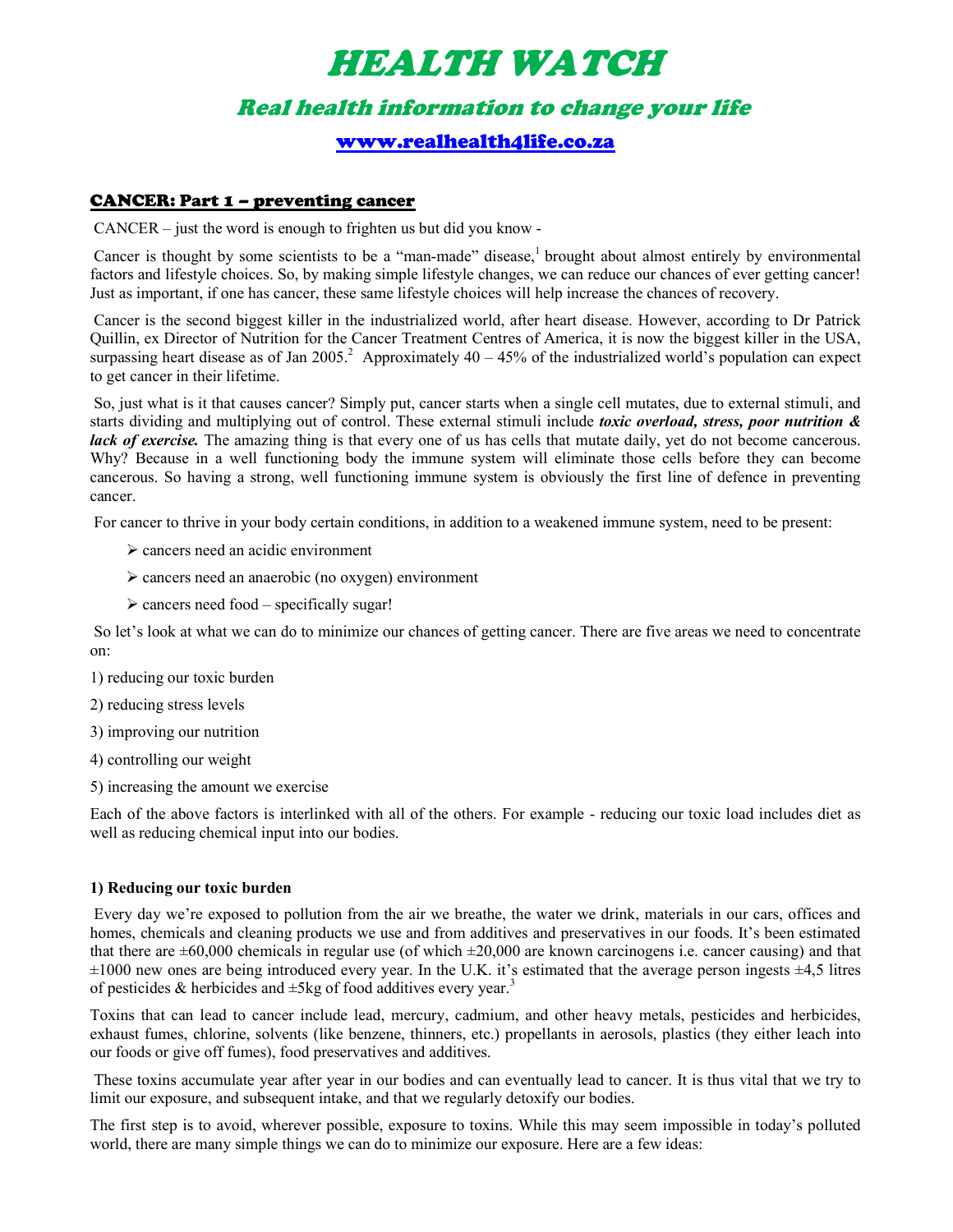- Don't smoke!
- Avoid foods and drinks with preservatives and additives. Processed meats, for instance, contain nitrates & nitrites that are extremely carcinogenic. Many wines contain sulphites and commercially brewed beers have many chemicals in them to speed the brewing process, add colour or stabilize the head. Become a label reader.
- Only drink filtered or distilled water and not from plastic or aluminium bottles.
- Avoid storing foods in plastics and never warm, cook or microwave food in plastic containers or covered with plastic film.
- Don't use aluminium cookware. The aluminium leaches into the food during cooking. Don't use nonstick cookware. There is increasing evidence showing that teflon and other non-stick coatings give off toxic chemicals when heated. Use stainless steel and glass instead.
- If you walk, run or cycle for exercise, don't do so on busy roads at peak hours.
- Don't use anti-perspirants, they prevent the glands under your arms from excreting toxins. Use natural deodorants instead.
- Check your cosmetics. Many lipsticks and mascaras contain lead. Some skin whitening creams contain mercury. Hair colourants may contain chemicals that are harmful. Don't assume that things are safe just because they're popular – check the ingredients before using.
- Don't use toxic cleaning products in your home. One study showed that women who stay at home and clean their own homes have a 54% higher chance of getting cancer than those women who have a job. This was caused by daily exposure to harmful chemicals in their cleaning products.<sup>4</sup> Use non-toxic, environmentally safe cleaning products.
- If possible, use natural fibres in carpets, curtains and other soft furnishings in your home. Synthetics gas off toxins for extended periods after installation.
- Avoid using pesticides, air fresheners and other sprays in your home. Not only are the ingredients sometimes harmful, but the propellants in the aerosols may be as well.
- If you're stuck in heavy traffic switch the aircon onto recycle mode.
- Always leave your car windows open if parked in a garage. The plastics in dashboards, seats and carpets gas off toxic fumes which accumulate in a car closed up overnight.
- If you're using solvents, e.g. paints, do so in a well ventilated space. If need be, use an electric fan to blow fresh air into the space where you're working. Wear a mask if spray painting. Switch to non-toxic products where possible.

The next step is to detoxify on a regular basis. Toxins accumulate in the body throughout life, so it's essential to reduce the load as much as possible. Ways of detoxifying include:

- Supplementing with antioxidants like vitamins A, C & E, carotenoids, flavonoids & selenium.
- Exercising regularly helps the body detox naturally.
- Fasting going without solid food for a day or more, while only drinking filtered or distilled water and freshly squeezed fruit juices diluted with water.
- Taking regular saunas or steam baths.
- Undergoing a regular detox programme specifically designed to help the body rid itself of accumulated toxins.

#### 2) Reducing stress levels

 Whilst there is debate as to whether stress actually causes cancer, it does weaken the immune system, which increases the risk of cancer. Reducing stress is sometimes not easy, for instance if someone has lost a loved one the pain takes time to pass, but most stress is a result of our attitudes.

 A positive attitude enables us to handle stress far better than we would with a negative attitude. People who have goals and dreams they are actively working towards are much less prone to stress than those who have nothing to look forward to. People who count their blessing regularly are also less affected by stress.

 People who have a hobby or a sport that they are actively involved in handle stress better than those who do nothing. Regular exercise has been proven to help relieve stress.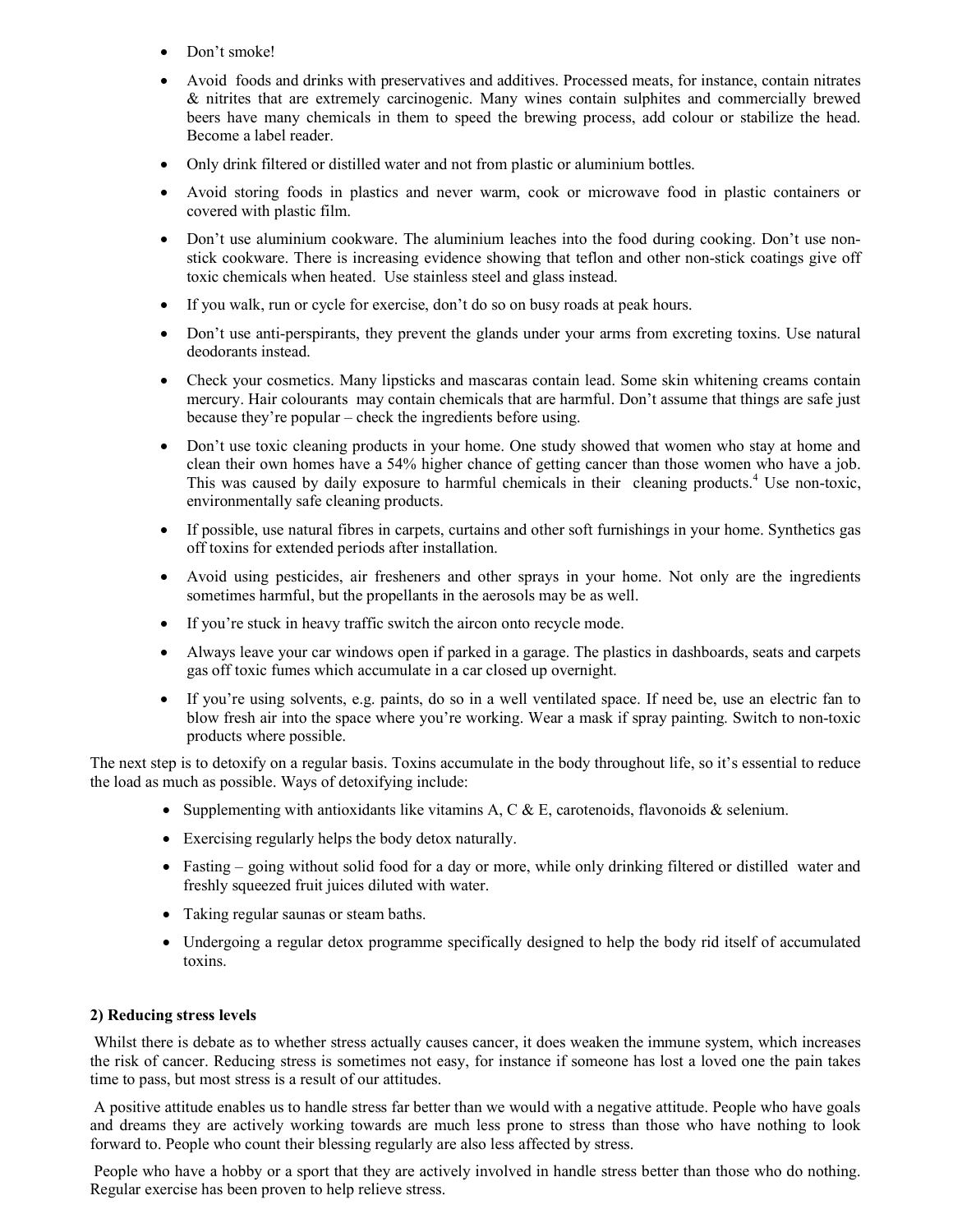Similarly, people who have a strong faith component in their lives handle stress better than those who don't believe in anything outside of themselves.

 Getting enough sleep is vital to handling stress successfully. Studies have shown that athletes who get enough sleep, (in one study they were required to get a min of 10hrs per night) perform better than athletes who get less sleep. Sleep is our body and mind's method of repairing and renewing, insufficient sleep slows and prevents this process.

 Good nutrition is also vital to handling stress effectively. Stress depletes many nutrients in the body and if these are not replaced via the diet disease may follow.

..............................................................................................................................................................................................

Did you know that NeoLife's HOMECARE CLEANING PRODUCTS are non-toxic, biodegradable & environmentally friendly and have been for decades.

NeoLife's FORMULA 4 PLUS is a multi-vitamin/mineral complex of organic vitamins and minerals and is the only product in the world containing all three essential fatty acids, clinically proven to enhance cellular function, resulting in increased absorption, glandular activity and energy levels

NeoLife's VITAMIN E is a complete Vitamin E supplement, containing all 8 Vitamin E factors found in nature.

**NeoLife's** CAROTENOID COMPLEX is clinically proven to boost your immune system by 37% & increase natural killer cells by20% in just 20 days & is the only complete spectrum carotenoid complex available.

NeoLife's FLAVONOID COMPLEX is a unique blend of all five flavonoid classes found in nature, specifically developed to protect & defend your cells.

NeoLife's CRUCIFEROUS PLUS is a revolutionary blend, providing the phytonutrient value of an optimal serving of a wide variety of cruciferous vegetables, proven to protect against cancer.

NeoLife's OMEGA 3 SALMON OIL PLUS is the world's only complete Omega 3 supplement containing all 8 omega 3 factors found in nature.

## WWW.REALHEALTH4LIFE.CO.ZA

...........................................................................................................................................................

#### 3) Improving our nutrition

 Ensuring that we eat a healthy diet is probably the single most important thing we can do to help prevent cancer. Unfortunately, most people never stop to think about what they put into their bodies. Consider this: anyone who owns an expensive motor vehicle would never dream of putting contaminated or inferior fuels and oils into it, yet today we happily shovel any junk into our bodies! Many literally live on "junk food", then wonder why their bodies break down.

You are what you eat! This sounds like a cliché but it's absolutely true. Your body is a miracle, entirely capable of protecting itself from all manner of challenges, provided it has the necessary "fuels & oils" (nutrients) to do so.

Today there is overwhelming scientific evidence to prove that good nutrition is vital to preventing cancer (and all the other chronic diseases afflicting modern society). So it makes absolute sense to do all we can to eat a healthy diet, including making sure we don't eat things that will increase our risk of cancer. As we saw above, cancers require specific conditions to thrive – an acidic, anaerobic environment and lots of sugar to feed on.

To reduce the acidity in the body avoid eating lots of acidic foods like white flour, white rice, sugar, red meat, dairy products, and eat more alkalizing foods like fresh fruit and vegetables. One of the best things you can do to reduce acidity is to drink a large glass of water with a tablespoon of fresh lemon juice in it first thing every morning.

To *increase the oxygen content* of the body, exercise more and supplement with vitamin  $E - i t$  increases the blood's capacity to carry oxygen.

- Try to eliminate, or at least cut down, anything with sugar in it, remembering that almost all packaged foods contain sugars and/or high fructose corn syrup, which could be even worse.. Don't expect to do this all in one go, rather cut back gradually. For example, if you usually have 3 teaspoons of sugar in your coffee, start taking 2½ for a week, then 2, and so on. You'll not notice the difference and slowly your taste buds will be reeducated. Ultimately you'll be happy with no sugar.
- Cut down your consumption of alcohol, caffeine, salt, fats, margarines, polyunsaturated oils and processed dairy products. Also eliminate anything white (white sugar, flour, rice, bread, etc.), carbonated drinks (colas, etc), red meats and fried, fast, processed, smoked, pickled and pre-packaged foods.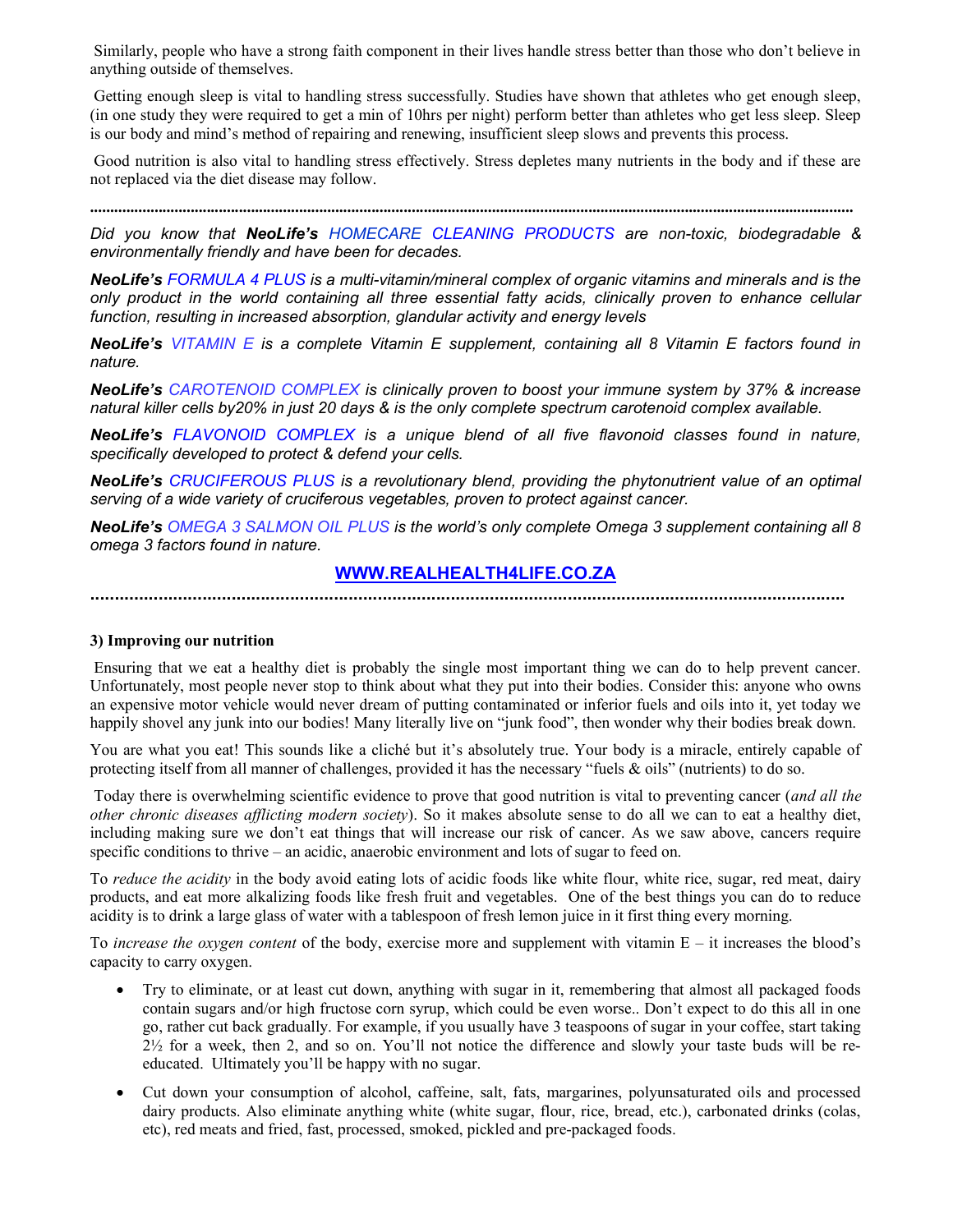- Increase your consumption of fruits, vegetables (preferably raw, otherwise lightly steamed), nuts, whole grains and pulses.
- Increase the amount of water you drink. You should have at least 8 glasses of good quality water every day. This will help your body to flush away toxins and pollutants instead of storing them.
- Avoid food additives such as preservatives, colourants (e.g. tartrazine) and flavourants (e.g. MSG). Become a label reader.
- Increase the amount of fibre, both soluble and insoluble, in your diet. Fibre helps to sweep the intestines and colon clean, reducing the incidence of cancers in these areas. It also helps by absorbing sugars and by assisting the good bacteria in the system to flourish.
- Supplement your diet with an organic, natural multi-mineral/vitamin, antioxidants (vitamins A, C, E, carotenoids & flavonoids) and Omega 3.

There is so much information available today regarding the importance of diet and supplementation in helping prevent cancer it would take an entire book to cover it all (see the list of recommended reading below).

Here are just a few studies confirming how nutrients influence cancer risk:

- Vitamin B may cut the risk of lung cancer by 50 percent<sup>5</sup>
- Fish oil (Omega 3) lowers risk of breast cancer by 32 percent<sup>6</sup>
- $\sim$  Natural flavonoids from fruits and vegetables dramatically lower cancer risk<sup>7</sup>
- $\sim$  Omega 3s reduce risk of colon cancer<sup>8</sup>
- Polyunsaturated fats linked to higher cancer risk<sup>9</sup>
- $\sim$  Soda (soft drinks) consumption linked to pancreatic cancer<sup>10</sup>
- $\checkmark$  Vitamin C prevents cancer<sup>11</sup>
- $\sim$  Cruciferous compounds reduce cancer rates by 90 percent<sup>12</sup>
- Full spectrum vitamin E can halt cancer cell proliferation<sup>13</sup>

### 4) Controlling our weight

 There is a direct relationship between being overweight and increased risk of cancer. Women who are overweight have an increased risk of breast, cervical, endometrial, gallbladder and kidney cancers, while overweight men increase their risk of stomach, colon and rectal cancers.<sup>14</sup> In addition, being overweight increases your risk of cardiovascular disease & diabetes.

An easy way to check whether you're overweight is by calculating your Body Mass Index (BMI), measured as your weight in kg ÷ your height in metres<sup>2</sup>. For example, if you are 1,8m tall and weigh 80kg your BMI is  $80 \div 1.8^2 = 24.7$ , you are bordering on being overweight!

- $\Box$  Underweight = <18.5
- $\Box$  Healthy weight = 18.5-24.9
- $\Box$  Overweight = 25-29.9
- $\Box$  Obesity = BMI of 30 or greater

#### 5) Exercise

 As we've already seen, exercise increases the amount of oxygen in the system, making it harder for cancers to thrive and grow. The exciting fact is that one doesn't have to be a super athlete to benefit, even moderate exercise will help protect you.

 In fact, Henry Scowcroft of Cancer Research UK is quoted as saying "You don't have to be an athlete to reduce your cancer risk. There's solid evidence that certain cancers -- including breast and bowel cancer -- are less common in people who do regular, moderate exercise such as brisk walking.<sup>"15</sup> Dr Patrick Quillin states that "A half hour of exercise every other day cuts the risk of breast cancer by 75%" 16

Exercise also improves the immune system, the lymph flow, assists in detoxification and helps weight control. It also increases the feeling of wellbeing, enabling one to cope with stress more effectively.